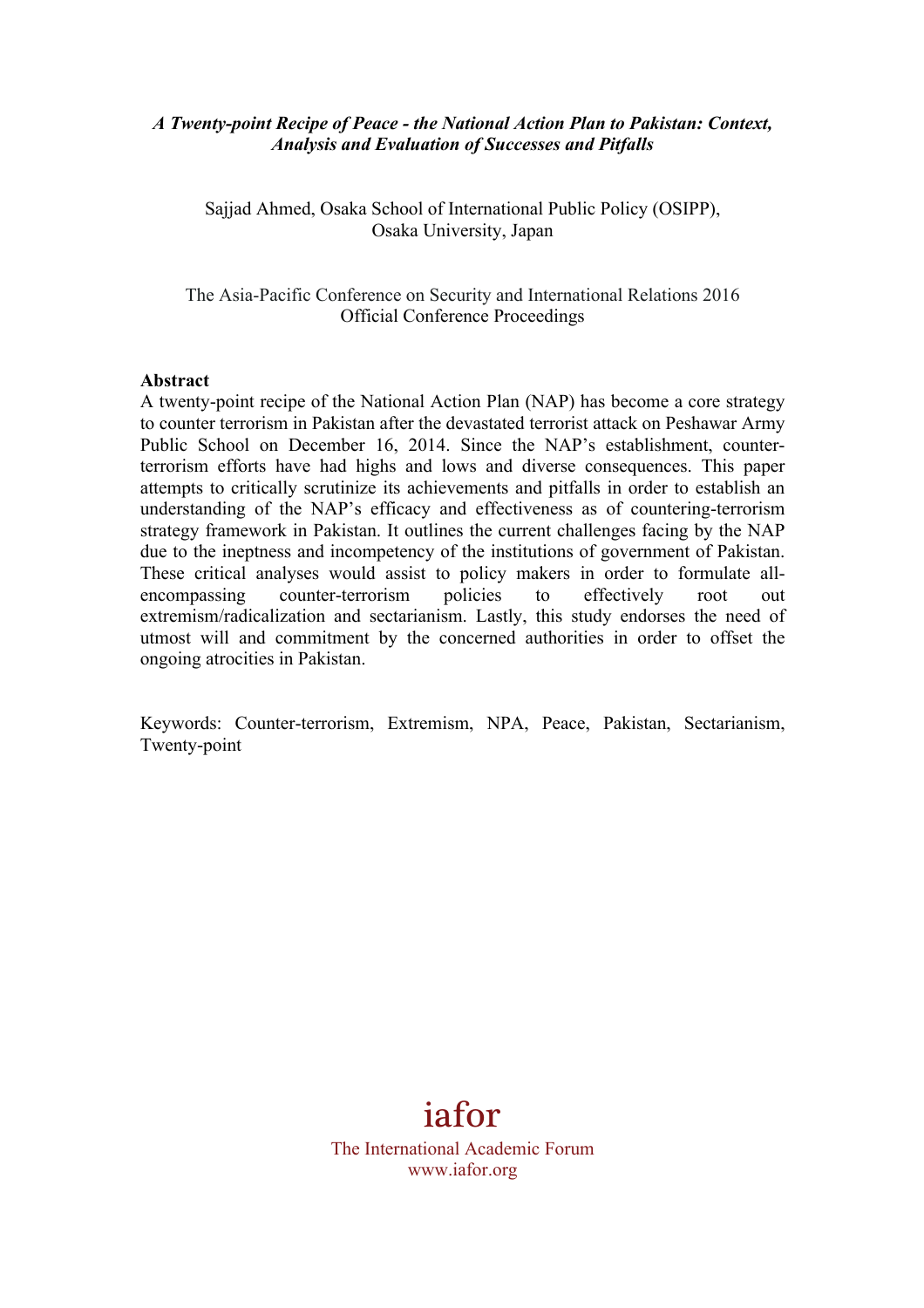#### **Introduction**

Since 9/11, international society has radically changed and its socio-political and economic institutions have become diffident and rickety. Every country has been directly or indirectly and visibly or invisibly affected by the unstoppable wave of terrorism. Thousands and millions of innocent people have lost their lives in the name of religious, sectarian, xenophobic violence and all other kinds of inhumane social discriminations and practices around the globe. More or less, every nation on this earth has unanimous commitment to counter terrorism by using all available means. Among them, Pakistan is one of the leading frontline states that has been fighting against terrorism and also undoubtedly the biggest victim of it.

On 16 December 2014, the Tehrik-e-Taliban conducted a terrorist attack on the Army Public School (APS) in the North-Western Pakistani city of Peshawar. This was the deadliest terrorist attack ever to occur in Pakistan, killing 149 people, including 133 school children, ranging between eight and eighteen years of age (Khan & Wei, 2016). Since then, the Prime Minister (PM) Nawaz Sharif, publicly addressed and recognised Pakistan's longstanding inconsistency on the matter, vowing an end to the distinction between "good and bad Taliban". His political rhetoric was dominant; 'a line has been drawn between terrorists and the whole nation' (Gugler, 2016).

The PM delineated his twenty-point National Action Plan (NAP) where he assured to eliminate the mind-sets of terrorism to defeat all kind of extremism and sectarianism and to supplement the ongoing anti-terrorist offensive in North-Western Pakistan. A week after the noxious attack the government of Pakistan with a unanimous consensus of all Pakistani political parties and military leadership of the country established a roadmap of the NAP with core objectives to curb and root out terrorism and extremism in the country. However, this paper intends to analyse by using qualitative research principle to what extent has or has not Pakistan achieved any of the goals of the NAP? In particular, the study would scrutinize the progress and challenges of the NAP also it would examine on which area/points of the NAP where the government of Pakistan still needs to expand its effort to clamp terrorists and sectarian violence and killings in Pakistan.

# **Socio-economic Cost of Militancy and Sectarianism**

According to South Asia Terrorism Portal (2016), human cost of terrorist violence in Pakistan from 2001 to 2016 is around 61,461 casualties, which includes 21,532 civilians, 6,647 security forces personnel, and 33,282 terrorists or insurgents since 2001. Since the inception of sectarian killings in 1989, in 3,045 incidents 5,305 people have been killed and 9,974 were injured seriously. Whereas, over 1.8 million people are still displaced by insurgency, counter-insurgency and other related violence in Pakistan (IDMC, 2016). In this ongoing war all kind of infrastructure has awfully destructed, for instance just in the Federally Administered Tribal Areas (FATA) and Khyber Pakhtunkhwa province over 800 schools are destroyed. On 3rd March 2009, the Sri Lankan cricket team was attacked in Lahore, injuring six players and killing eight Pakistanis including six policemen and two civilians (Giulianotti & Klauser, 2012). Since then, there has been no single international sports event conducted in Pakistan.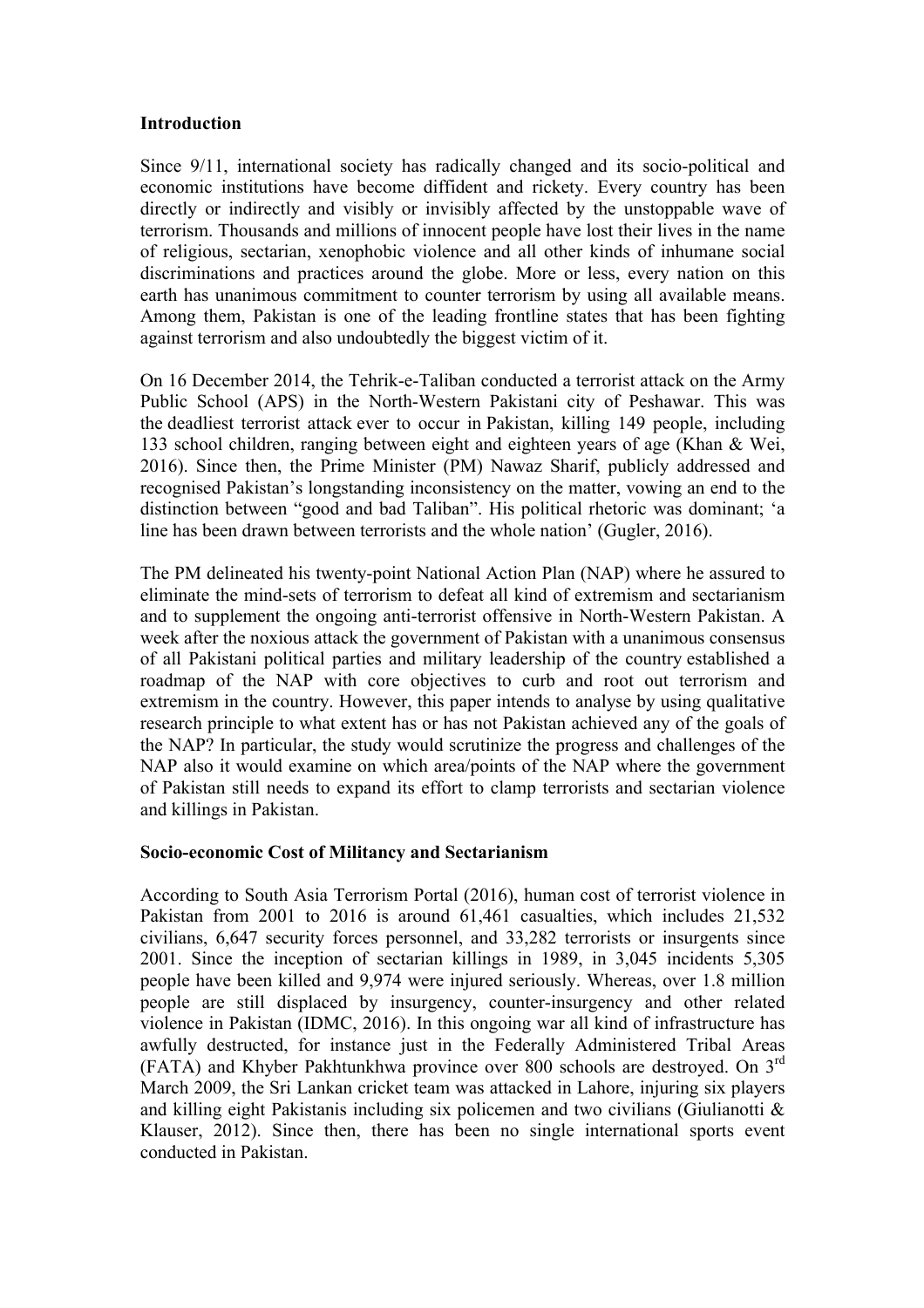Economically, Pakistan has suffered a loss of US\$118.32 billion in the last fifteen years (Pakistan Revenue, 2016). According to Trading Economics (2016), external debt in averaged US\$50,697.07 million from 2002 until 2016, reaching an all-time high of US\$72,978.00 million in 2016 with US\$22,281 million upsurge. Manufacturing cost has been drastically increased and there is huge declining in Foreign Direct Investment. Also, tourism industry has destroyed due to lingering militancy and lost US\$44 million. Only in Swat, it has shut down more than 855 hotels, including 405 restaurants in the valley, and around 40,000 people became unemployed in the hotel industry (Fahad, 2015). The World Economic Forum's Travel and Tourism Competitiveness Index 2015 ranks Pakistan at 125 out of 141 countries based on travel and tourism sector trailing behind Gabon, Algeria, and Cameroon (WEF, 2016). In consort with other negative impacts, for instance social, political, and psychological the militancy has spread like a contagion into settled areas of Pakistan.

### **The National Action Plan at a Glance**

Pakistan has struck in various social, political, and economic crises due to prolong militancy/Talibanization and sectarianism. Due to inconsistent and incompatible efforts by previous governments were failed to bring all political powers and stakeholders on one page to have a unanimous political consensus against terrorism. The NAP is a late awakening on part of the government towards the mounting and existential threat of terrorism and sectarianism within the country. Yet, due to law enforcement agencies and public pressure the government has implemented the NAP with limited resources. The following is a comprehensive and consolidated list of twenty points of the NAP (NACTA, 2016).

- 1. Enforcing executions for convicted terrorists.
- 2. Establishing of special trial courts under the military.
- 3. Ensure no armed organization/militias are allowed to operate in the country.
- 4. Strengthening the anti-terrorism institution, National Counter Terrorism Authority (NACTA).
- 5. Countering hate speech and extremist materials.
- 6. Elimination of all sources of financing for terrorists and terrorist organisations.
- 7. Ensuring against re-emergence of banned organisations under another name.
- 8. Establishing and deploying a dedicated special anti-terrorism force.
- 9. Taking effective initiatives to halt religious extremism and protect religious minorities
- 10. Ensuring registration and regulation of religious seminaries.
- 11. Ban on glorification of terrorism and terrorist organisations through print and electronic media.
- 12. Administrative and development reforms in FATA with immediate focus on repatriation of IDPs.
- 13. Dismantling communication networks of terrorists and terrorists' organisations.
- 14. Immediate actions against exploitation of internet and social media for terrorism.
- 15. Zero tolerance for militancy in Punjab and in every part of the country.
- 16. Taking the enduring operation in Karachi to its rational conclusion.
- 17. Authorizing of the government of Baluchistan for political consensus and reconciliation.
- 18. Dealing decisively against sectarianism.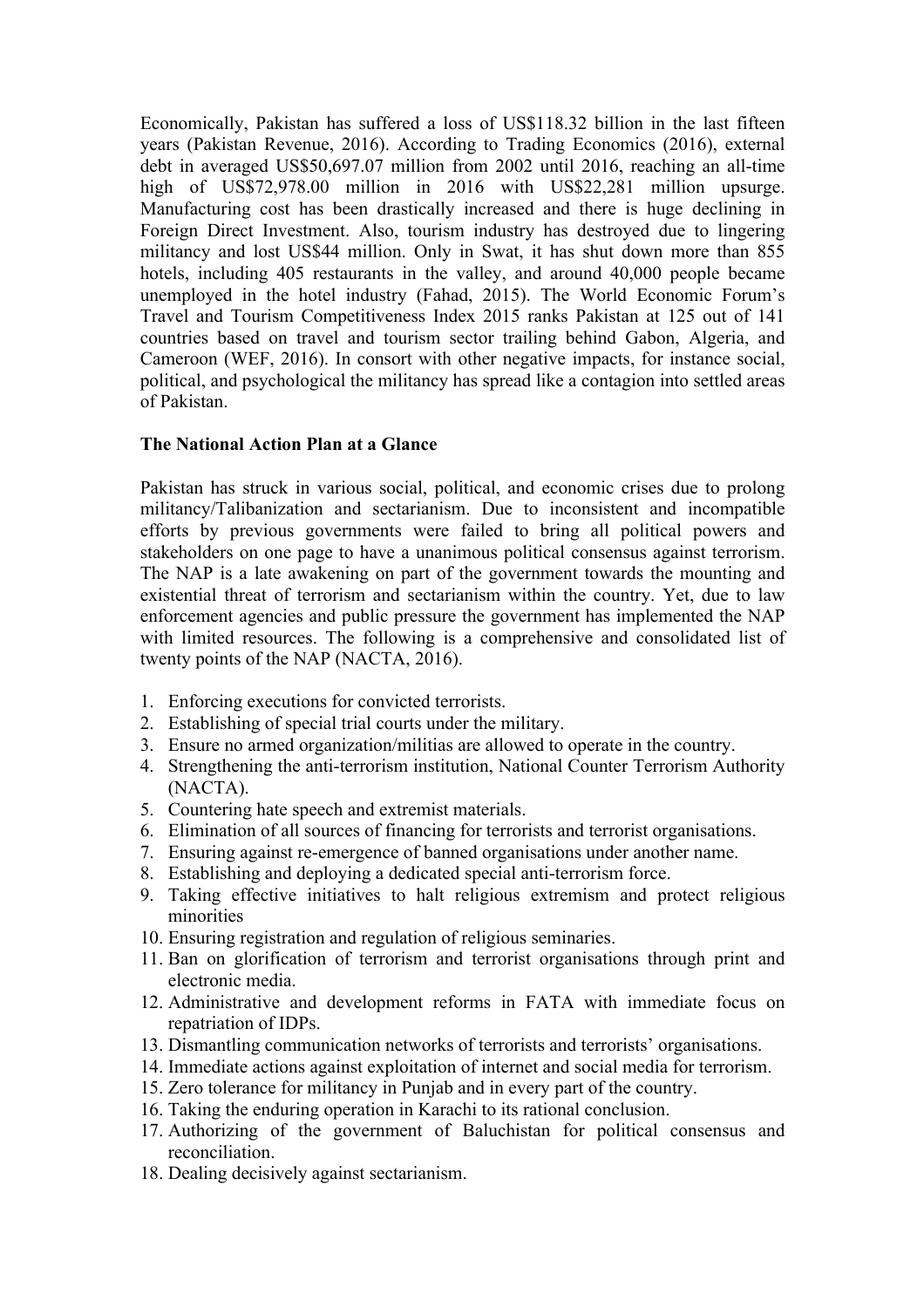19. Development of a comprehensive policy to deal with the issue of Afghan refugees. 20. Refurbishment and reforming the criminal justice system.

### **A Critical Analysis and Evaluation of the NAP's Successes**

By using a qualitative research norm, the paper attempts to analyse and evaluate the achievements and drawbacks of the NAP. This section of the paper scrutinizes the NAP's achievements. Shortly implementation of the NAP, the government abolished the six-year moratorium on the death penalty of the sentenced insurgents and terrorists (#1), which had been in effect since 2009. Until January 2016, Pakistan has executed 332 convicted criminals and militants and some other cases are in courts. Conversely, international human rights groups, European Union and United Nations Secretary General have criticised and protested over re-introduction of the death penalty (Buchanan, 2016). Rationally, Pakistan is an Islamic country and it is justifiable to execute the penalty, because Islamic law '*Sharia'* permits death penalty in the case killing innocent people. In fact, this penalty has positive impact on the Pakistani society and admissible to compensate the grievances of hundreds and thousands of effected families by extremism and sectarianism.

Under the NAP, establishment of the military courts (#2) is a big hope and positive addition to the current corrupt judicial system of Pakistan and called it another strike against terror and success for the nation (Iqbal, 2015). On January 5, 2015, the parliament amended the constitution and passed both bills of the 21st Constitutional Amendment and the Army Act Amendment, providing the constitutional authorisation for military courts for two years to for the immediate trial of criminals and terrorists (Abbasi, 2016). This parallel judiciary system has reduced the burden of conventional courts and accelerated trials and persecution of violent crimes. Though, there some criticism on the methods of persecution (i.e. incomplete witnesses, and rush to convict,) and they might not fulfil judiciousness of justice. Apart from shortcomings of the system, the military courts has been playing a vital role in order to execute the NAP in a right direction.

The NAP also ensures that no armed militias are allowed to function in the country (#3). The Pakistan government has formally declared 212 outfits so far as proscribed organisations (AFP, 2016). Also, for countering hate speech and extremist material (#5), the provincial governments were directed by Islamabad to curtail the circulation of hate-material disseminated by proscribed organizations. Marvi (2015) articulates that the menace of global terrorism is often attributed to hate speech and radicalisation, among other factors. Thus, 2,337 cases were listed for hate speeches and material and 2,195 persons were detained while 73 shops were sealed (The News, 2016). Parallel to this, loudspeakers' usage for hate speech, 9,164 cases were registered, 9,340 persons were arrested and 2,452 pieces of equipment seized for misuse of loudspeakers for violating the Sound System Ordinance 2015 (Khattak, 2016). Indisputably, these positive initiatives and developments are light at the end of the tunnel and give a considerable courage and motivation to people affected by terrorism in Pakistan.

Furthermore, the NAP calls for a ban on airing the glorification of terrorism and the jihadist elements in print and electronic media (#11). The militants who are challenging the state have freely distributed writings containing rejection of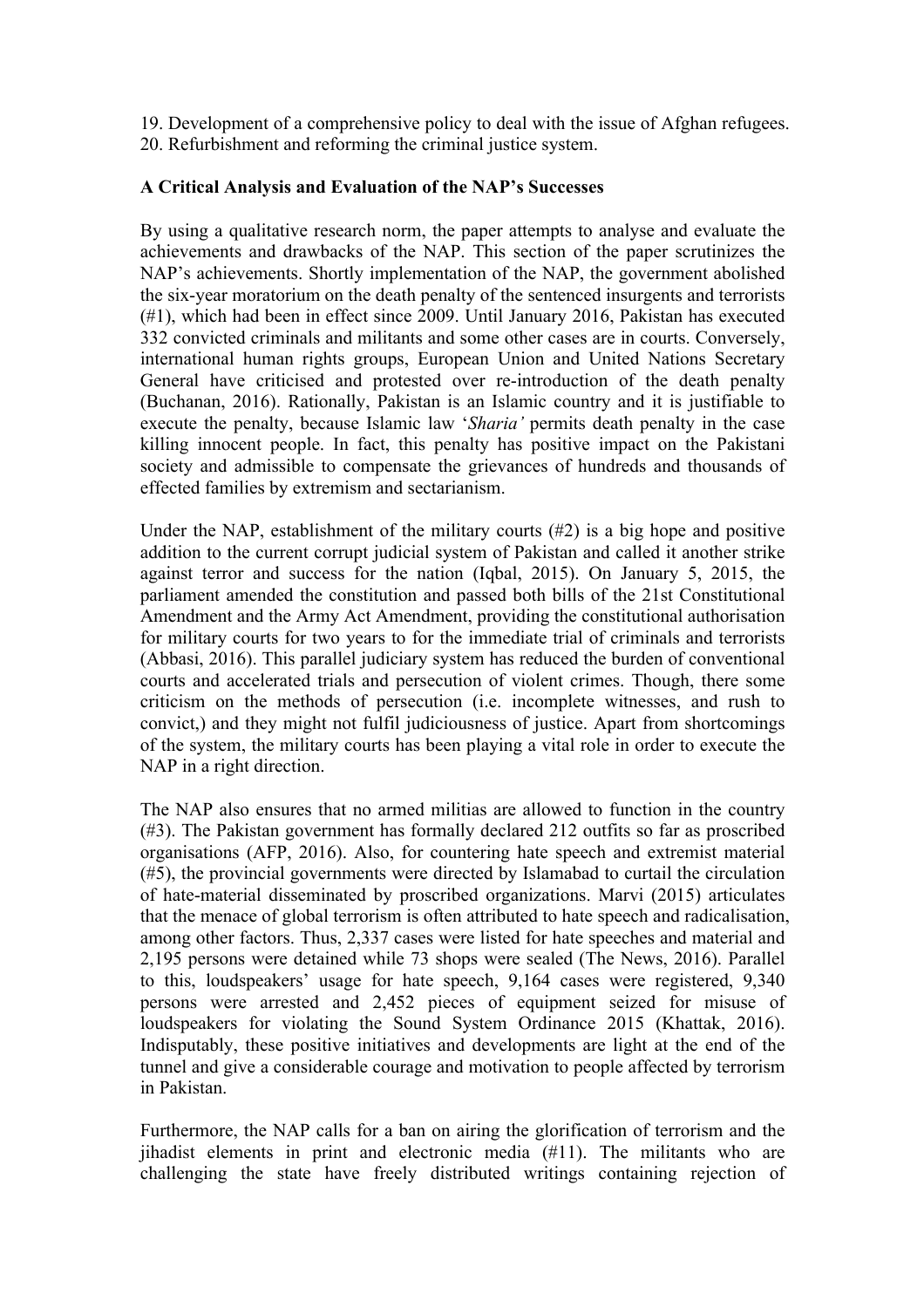Pakistan's institutions and explaining their false justification to fight it (Rehman, 2016). Therefore, the NAP promises a strict action against media that promotes sectarianism, hatred, or incites violence. Thus, the Information Ministry and Pakistan Electronic Media Regulatory Authority has been advised for strict implementation of ban on glorification of terrorism in media (Dawn, 2015). A significant number of terrorism experts and scholars enunciate it a great commitment by the government and the security agencies to monitor the activities of the banned outfits and their leadership carefully to restrict their movement (Dawn, 2015).

In combating militancy and radicalization, it was also essential to choke all kind of source of financing and funding for terrorists and terrorist organizations (#6). Therefore, measures to choke domestic and international funding and freezing accounts of terrorists' financial networks and terrorist organizations are also included in the NAP. The central bank has frozen almost Rs.1 billion of 126 accounts linked to proscribed organizations. Law-implementation offices have additionally recuperated Rs.251.2 million being exchanged illegally through "*Hawala*" (Ashraf, 2016). Along with these actions, we have also witnessed some hopeful initiatives taken by the National Accountability Bureau and concerned authorities to curb scapegoats and terror financers.

In order to stop radicalisation and growing militancy it is indispensable to dismantle their hatcheries, therefore, the NAP required to register and regulate religious seminaries *'Madrassas'* (#10). A uniform registration and data form system was developed by NACTA and Ittehad-e-Taneemat-e-Madaris Pakistan and shared with stakeholders for registration and regulation of Madrassas (Tanoli, 2016). In 1947, Pakistan had less than 300 Madrassas. By 1988, it had less than 3,000 but now we have around 26,000 registered ones. Estimates on unregistered Madrassas vary from 10,000 to 15,000 (Khan, 2016). Under the NAP, over 250 madrassas shut down countrywide, 167 suspected seminaries additionally 72 unregistered madrassas in Sindh, 13 in Khyber Pakhtunkhwa and two in Punjab, also have been closed (Haq, 2016). Indeed, it shows a little progress, however, it is courageous to move towards ultimate objectives of the NAP.

The NAP emphasis to dismantle communication networks of terrorists and terrorists' organisations completely (#13). Undeniably, it shows a great commitment of the government and the security agencies to monitor the activities of the banned outfits and their leadership carefully to restrict their movement within the country (Dawn, 2015). Around 98.3 million illegal cell phone SIM cards had been blocked for dismantling communication networks of terrorists (The News, 2016). Also, another concrete step the government has taken to register all SIM cards in circulation and tally them against the user's National Identity Card number, thereby digitally tracking SIM usage. As of March 10, 2015, 57,335,550 SIM cards have been registered (Ashraf, 2016). Remarkably, "Pakistan witnesses 80% decline in terror attacks" (Gishkori, 2016). Above noted statistics shows a positive consequences of the NAP, however, they are not enough to claim the ultimate triumph.

Another important aspect of the NAP has gained some considerable success is to support ongoing operation in Karachi to its logical end (#16). In recent months, the Rangers (a paramilitary unit) have targeted the headquarters of political and religious parties allegedly involved in urban terrorism, extortion, kidnappings, and turf warfare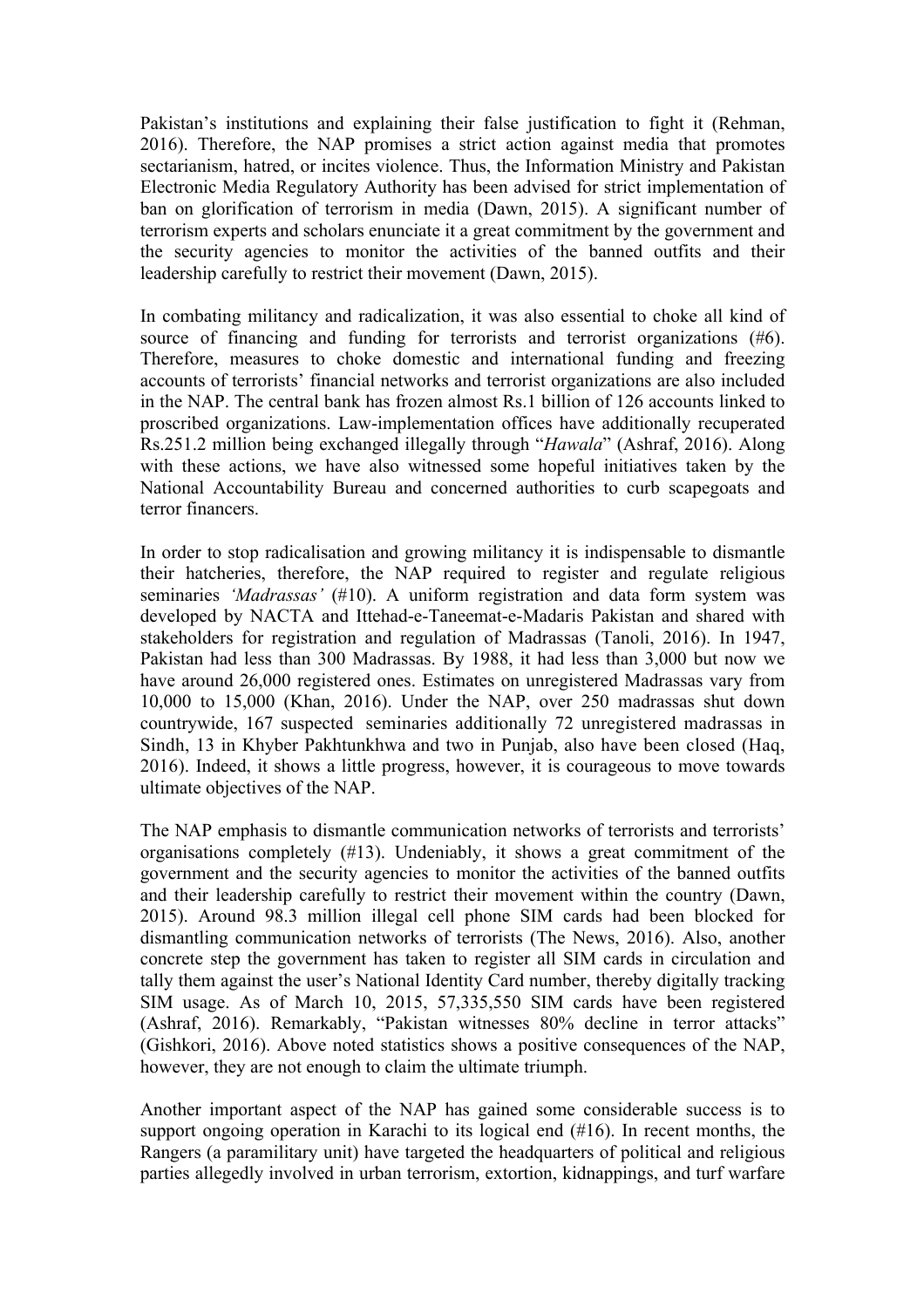(Ahmed, 2016). A total of 69,179 criminals, 890 terrorists, 676 proclaimed offenders, 10,426 absconders, 124 kidnappers, 545 extortionists and 1,834 murderers were also apprehended and 16,306 weapons seized during the Karachi operation. As a result, terrorism incidents came down by 74%, murder and target killing incidents declined to 94%, ransom acts 89% and extortion by 95% in Karachi (Dawn, 2016).

## **A Critical Analysis and Evaluation of the NAP's Pitfalls**

Along with few achievements the NAP has also some serious drawbacks. Under the NAP, NACTA, the anti-terrorism institution's strength (#4) is still controversial and has not achieved any major goals. Since its inception, no significant efforts have been made to activate the almost inactive NACTA under the protection of the NAP (Janjua, 2016). Mukhtar (2016) argues that PM Nawaz Sharif has failed to activate NACTA and there is no coordination mechanism among the institutions in order to counter terrorism. And its turf issue needs to be resolved at the earliest otherwise it would bring irremediable harm to our counter-terrorism efforts. Senator Sehar Kamran criticizes NACTA and call it 'directionless', 'continues to remain dormant' and had failed to move beyond papers (Kamran, 2015).

Another important aspect of the NAP is ensuring against re-emergence of banned organisations under another names (#7). In this regard, military, political, and religious seminaries agreed to ban proscribed organizations and assured that these organizations would be prevented from re-emerging (Tanoli, 2016). On the contrary, progress on this front is minimal, as nearly 60 banned outfits still operate openly, and have contested local body elections under different names also violence by banned outfits increases 34% this year (Tanoli, 2016). Moreover, there is substantial criticism over the government actions of political victimization and categorized as a witch hunting in the name of terrorism. Certainly, no one is above law, yet, the government and security agencies need to be vigilant in arresting people without proper evidences or homework done before.

Establishing and deploying a competent counter-terrorism force (CTF) (#8) for eliminating terrorism is also an important component of the NAP. Since, terrorism is not considered a 'regular' or 'usual' crime, and therefore, it needs to be dealt separately through special anti-terrorist, and counter-terrorist forces (Zahid, 2016). In this regard, the NAP has failed to provide guidelines for the establishment of specialized CTF. In fact, Pakistani law enforcement forces are conventionally trained to combat crime, not terrorism. To some extent, some police department in provinces have established counter-terror department, which have been taking on some measures to curb terrorism (The Indian Express, 2014). However, this burden of fighting terrorism within the county is still on the shoulders of the armed forces.

For taking effective initiatives against religious persecution and protect religious minorities (#9), the NAP has been proved unsuccessful so far. According to the Human Rights Watch (HRW) violent attacks on religious minorities rose significantly in 2014 as the government of Pakistan failed to ensure protection of religious freedoms (HRW, 2016). Phelim Kine criticised the Pakistan government for failing at the most basic duty to protect its citizens and enforce rule of law and inept to stop the rising toll of killings and repression of religious minorities (HRW, 2015). In fact, a great number of both domestic and international peace studies experts and scholars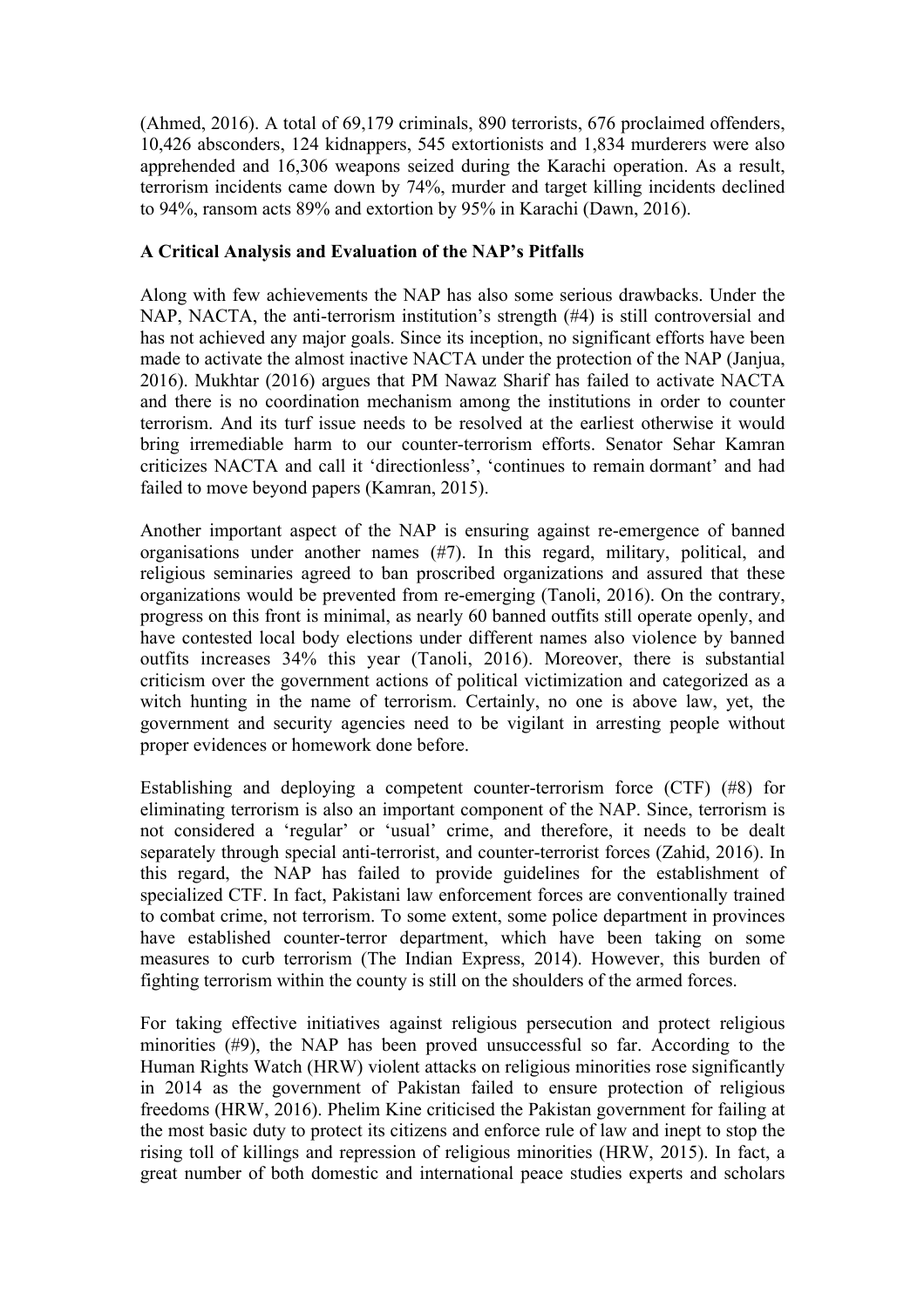accused the ineffective policies of the government to control the long lasting religion persecutions in the country.

The NAP formwork assures safe and secure return of internally displace people (IDPs) as an immediate priority and it also calls on FATA reforms and rehabilitation (#12). In 2001, Pakistan army started military operations in order to flush out terrorists from their safe havens and destroy their sanctuaries, in FATA and areas like Swat Valley. Around two million civilians from the conflict zones relocated to temporary camps in safe locations. The government had to allocate a big chunk of special budget for the IDPs, and as a result, all major developmental projects had to be halted due to financial crisis in Pakistan (Fahad, 2015). However, the government's poor strategy and coordination has left relief operations in the doldrums and a large number of the IDPs without assistance (Younus, 2016). Unfortunately, despite of losing homes and properties hundreds and thousands of the IDPs are still displaced without provision of basic necessities of life and their lives and future are at stake.

Undeniably, the NAP has failed to take strict measures against abuse of internet and social media for terrorism (#14) to halt radicalization and militancy in the country. For that purpose, the Ministry of Information Technology has blocked around 933 URLs and 10 websites of militant organizations (The News, 2016; Ashraf, 2016). However, the NAP lacked a clear framework of how to deal with internet and social media misuse. Mukhtar (2016) criticized the government's failure to establish any legal tools such as cybercrime law to deal with cybercrimes. Therefore, the NAP has been continuously failing to curb terrorists and their organization's malicious propagation on the social media.

Under the NAP, the government announced zero tolerance commitment for militancy in Punjab and in other part of the country (#15) and it would be decisively dealt the religious sectarianism with iron hands (#18). Irrefutably, southern Punjab is a source of extremism in Pakistan, a place where sectarian and religious outfits have been nurtured. Some sectarian outfits have lasting support and political association with the mainstream political parties. In the past, the ruling party Pakistan Muslim League Nawaz in Punjab failed to act against militant groups, either afraid of a backlash or constrained by political calculations (vote bank, in other words) (Jaffrelot, 2015). The ruling party in Punjab province had been accused of its suspected support for proscribed militant organizations. Like Sahi (2015) some security analysts believe that due to the Punjab government's soft touch with several sectarian and religious groups, militancy was allowed to spread throughout the province.

The NAP also highlights the issue of reconciliation in Baluchistan (#17). Baluchistan, a bleeding wound of Pakistan, largely neglected and disenfranchised region and unequal distribution of its natural resources caused Baloch rebellion since Pakistan's inception. Afghan and Indian involvement in "the destabilization of the province and patronizing of separatists" has caused a number of tribal uprisings over the last several decades (Grare, 2013). The rebellious movement has died down recently, however, many separatists seeking for reconciliation. For the political solution, the NAP authorizes of the government of Baluchistan for broader political consensus and reconciliation. Zulfiqar (2006) and many other scholars argue that there is clear "dichotomy in dealing with Baluchistan, on one hand, the forces are killing Baloch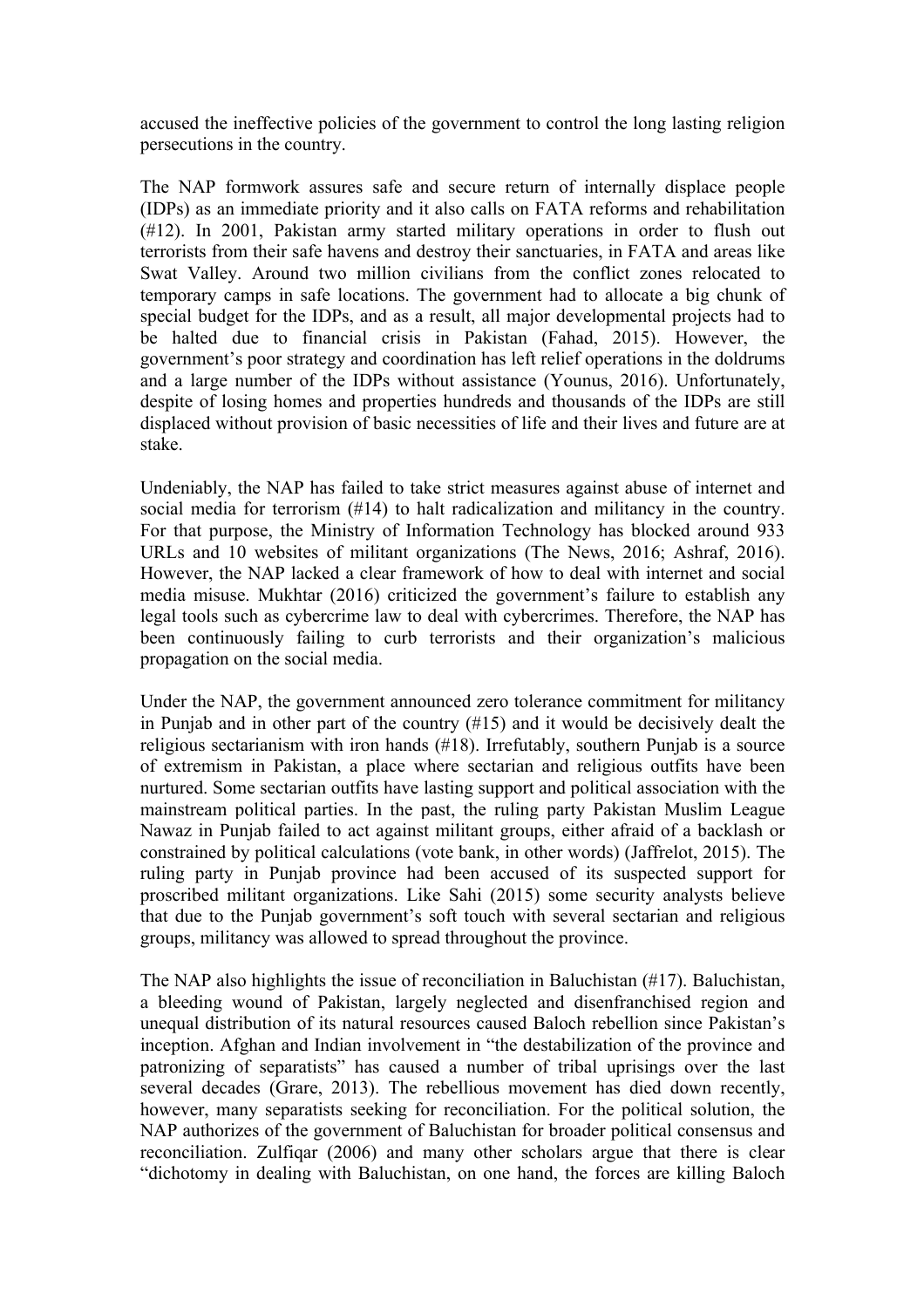youth through the 'kill-and-dump policy' or military operations; on the other hand, the government offers reconciliation. Such dichotomies continue to raise dissatisfaction and dismantling the reconciliation efforts.

The NAP addresses the issue of Afghan refugees and proposed a comprehensive policy to deal with the issue (#19). After terrorists attack on the APS, the government had decided that undocumented Afghan nationals would be registered by the end of 2015. Meanwhile, the government authorised law enforcers to start crackdown against undocumented Afghans and extradite them to their country after completing legal formalities (Ali, 2015). The forceful eviction of unregistered Afghan refugees has been criticized by the United Nations High Commissioner for Refugees and the Afghan government. The mishandling of Afghan refugees would damage Pakistan's soft image that it has earned by hosting over three million refugees for the last three decades, largest by any country (Ghufran, 2016). Arguably, Pakistan should clearly state its policy on Afghan repatriation which is still missing. Otherwise continuing the forceful repatriation policy without providing basic facilities is likely to fail (Ghufran, 2016).

The final point in the NAP requires to reforming and drastically improving the criminal justice system in Pakistan (#20). Unquestionably, "a reformed and strengthened criminal justice system is pivotal to countering terror threats and containing violent extremism" (ICG, 2015). Experts believe that delay in litigation of criminal cases, the low conviction rate in terrorism-related cases, and also the loopholes in the existing system benefits the terror suspects (Haider, 2016). Therefore, the government need to take adequate initiatives to reform the current criminal justice system besides introducing concrete steps for the sufficient protection of judges, prosecution witnesses, investigating officers, and prosecutors of the special courts in the terrorism-related cases.

# **The Way Forward: Policy Recommendations**

Since the implementation of the plan, some vigorous positive and negative consequences have occurred in the country. Indeed, terrorism and sectarianism yet to be resolved, however, some of the NAP's points have been achieved and some are still are on the paper. Therefore, based on the extensive qualitative findings the paper suggests some essential recommendations to the NAP in order to attain its tangible objectives.

- The civilian government should avoid ad-hocism, and it needs to work on a comprehensive counter-terrorism policy with long term goals addressing the root causes of terrorism.
- The civilian administration should work on enhancing its capacity rather shifting its responsibilities to the military.
- For uncontentious accountability requires impartial treatment with all political and non-political entities by the government and its institutions.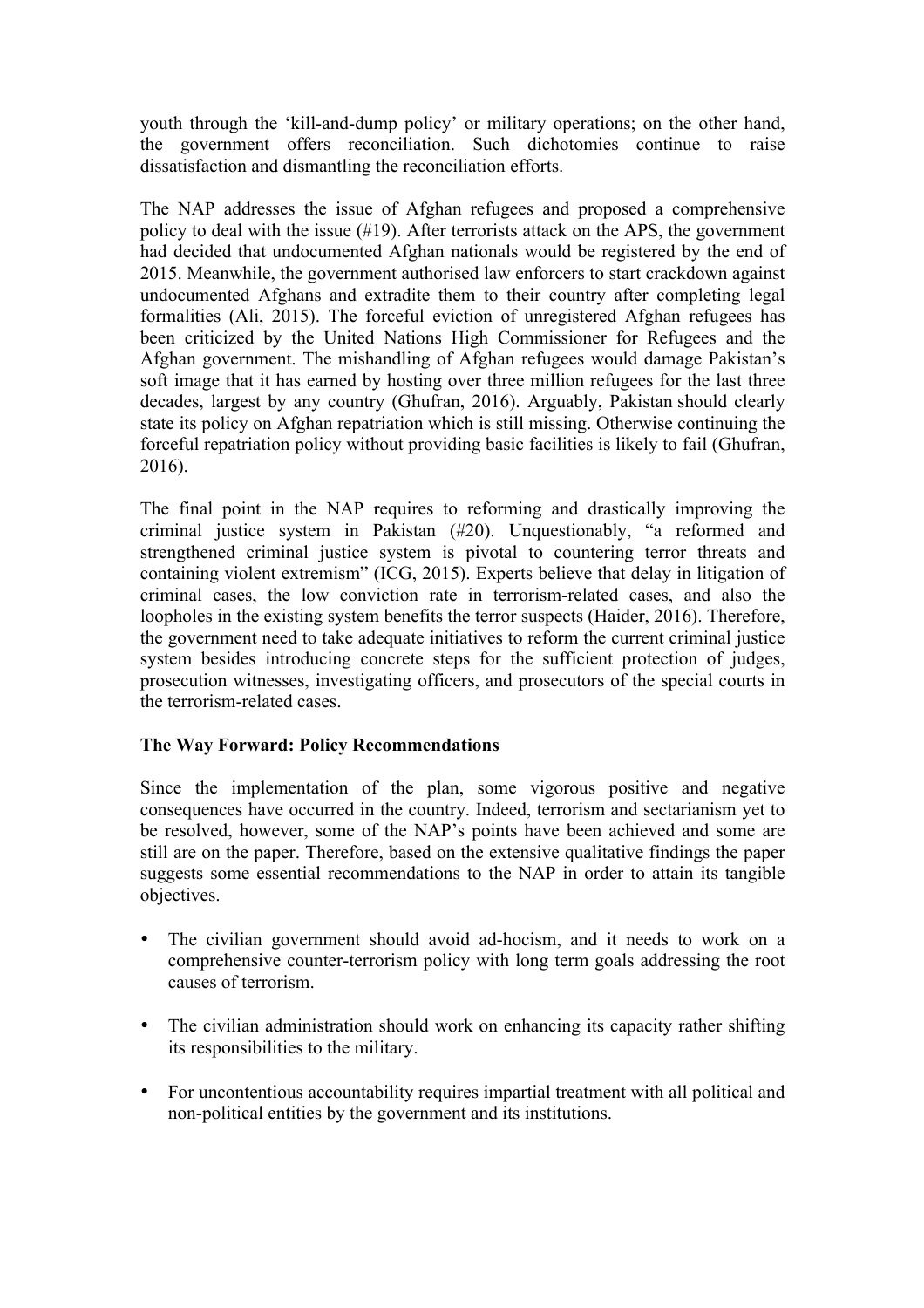- All political parties and non-political entities should formally dissolve their armed wings and disassociate themselves from militant organizations and disclose their source of funding.
- Reforms in FATA are must but need to be done with consensus and wishes of the locals.
- The IDPs should be timely resettled and rehabilitated and they should be properly taken care of while in camps.
- Terrorism in Baluchistan would need a different strategy as it is different from religious terrorism.
- Pakistan should work with Afghanistan closely in order to develop an all-inclusive strategy to solve the refugees issue in the future.
- For the sake of a competent judicial system, laws regarding terrorism should be sufficiently debated within the Parliament and be implemented and practiced in reality.

# **Conclusion**

On a rocky rutted path, the NAP has had mixed outcomes of success and pitfalls to counter terrorism in the country. In assessing the twenty points of the NAP, Pakistan has done a good work of arresting terrorist and executing them. Strict actions have been taken against literature, newspapers and magazines promoting hatred, decapitation, extremism, sectarianism and intolerance. A substantial funding sources of terrorist and terrorist outfits has been seized. Defunct outfits are not allowed to operate under any other name. Ensured registration and regulation of religious seminaries and ban on glorification of terrorists and terrorist organisations through print and electronic media. In addition, the communication networks of terrorists are dismantled largely and the government has taken measures against promotion of terrorism through internet and social media.

However, establishing and deploying a dedicated counter-terrorism force and ending the religious extremism and protection of minorities are still far from reach to achieve. Also, actions against spreading extremism is still a challenging task to counter terrorism and sectarianism. Moreover, administrative and development reforms in FATA and political settlement and reconciliation in Baluchistan are still in the do list to redefine and solve with comprehensive strategies. Ongoing operation in Karachi has highs and lows, however, it has been sluggishly progressing towards its logical end. Formulation of a comprehensive policy to deal with the issue of Afghan refugees is in progress, however, on ground tactics of dealing with the issue have been criticized and it might worsen the Pak-Afghan relations. Lastly, there are no significant signs of reforms in criminal justice system; in fact, still there is serious civil-military trust deficit.

All in all, the findings of this paper argue that the NAP is an ad hoc policy and it has been haphazardly developed without giving it a rational thought and portrays the emotional reaction to the APS attack. The NAP lacks proper direction, as well as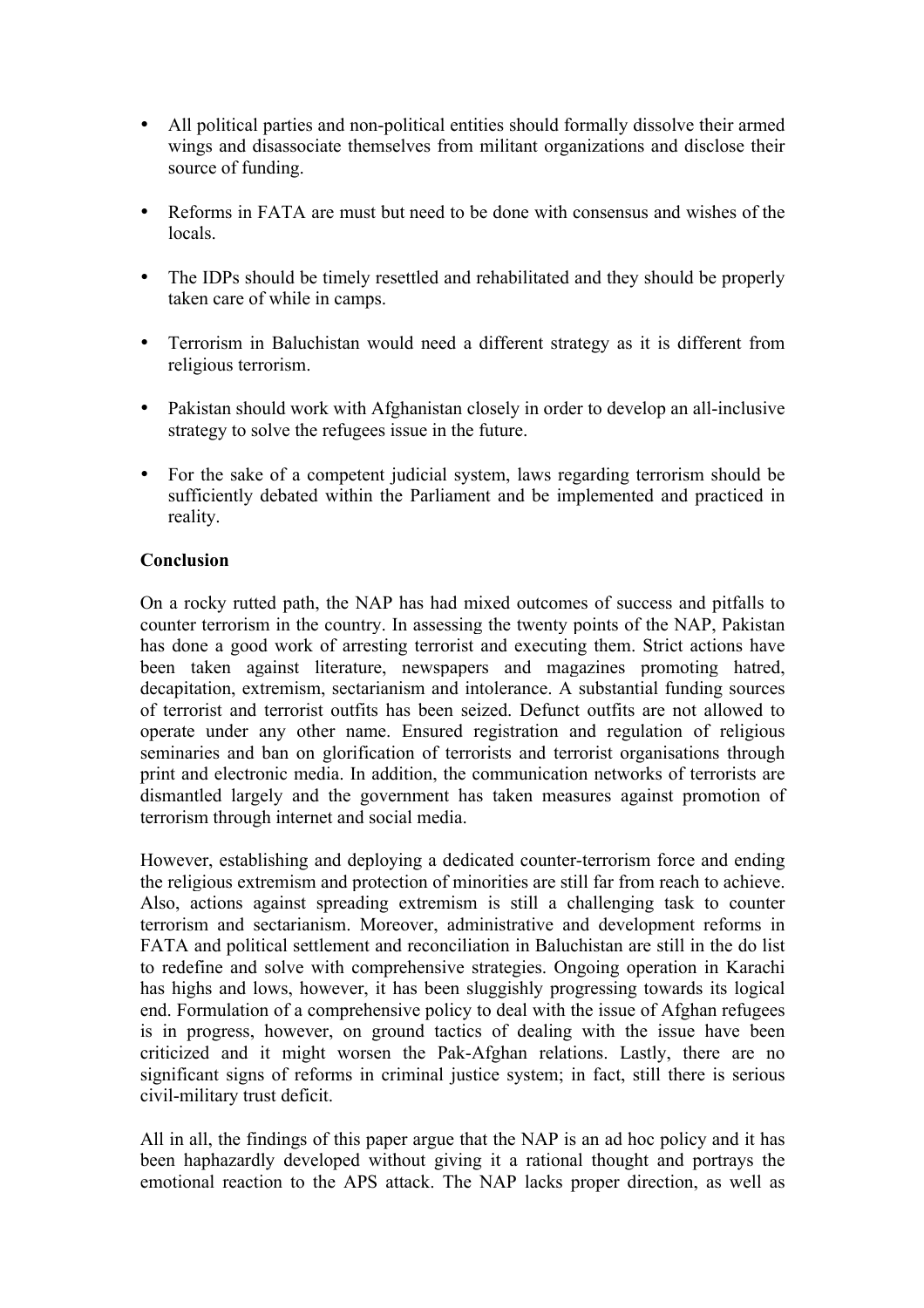coordination between the federal and provincial governments. The current plan has put most of the burden of counter-terrorism on the military. From the use of force to administrative and judicial, responsibilities now lie with the army. Also, there a big question mark on the jurisdiction and credibility of military courts due to their controversial role in the judiciary. Indeed there is need of sincere will and commitment to design a proper roadmap to fight against terrorism.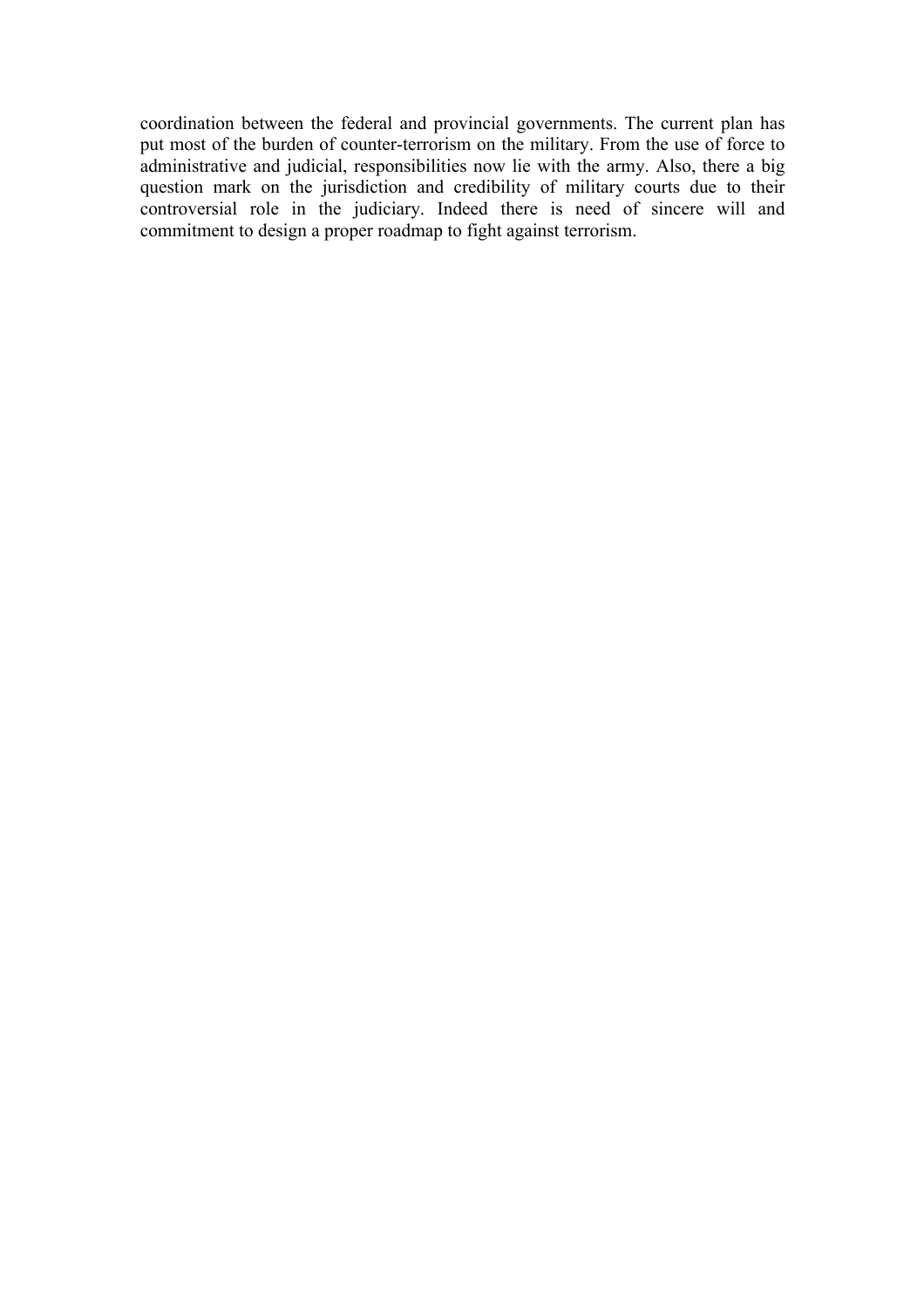#### **References**

Abbasi, A. (2016, February 12). Pakistan: Military courts, established through constitutional amendment, to expire in 2017. *ConstitutionNet.* Retrieved from http://www.constitutionnet.org

AFP. (2016, January 16). Pakistan executed 332 after reinstating death penalty: report. *The Express Tribune.* Retrieved from http://tribune.com.pk

Ahmed, M. (2016, July 13). Operation overkill: How not to improve law and order in Karachi. *Herald.* Retrieved from http://herald.dawn.com

Ali, Z. (2015, August 28). Govt yet to start registration of Afghans as outlined in NAP. *Dawn.* Retrieved from http://www.dawn.com

Ashraf, M. M. (2016, July 28). Appraisal of implementation of NAP. *Daily Times.* Retrieved from http://dailytimes.com.

Basit, A. (2016, June 27). Pakistan's Counterterrorism Operation: Myth vs. Reality. The Diplomatic. Retrieved from http://thediplomat.com

Buchanan, I. (2016). *Trials: On Death Row in Pakistan.* Random House, ISBN: 1473520339.

Dawn. (2016, January 16). 2,159 terrorists killed, over 1,700 arrested under NAP. *Dawn.* Retrieved from http://www.dawn.com

Dawn. [Editorial] (2015, January 19). Ban on militant groups. *Dawn.* Retrieved from http://www.dawn.com

Fahad, S. (2015). Economic Terrorism & Its Impact on Pakistan. Stratagem. Retrieved from http://www.stratagem.pk

Ghufran, N. (2016). Afghan Refugees in Pakistan Current Situation and Future Scenario. *Institute of Policy Studies Islamabad. Policy Perspectives, Vol. 3, No.2.*

Gishkori, Z. (2016, June 8). Pakistan witnesses 80pc decline in terror attacks. *Geo TV News*. Retrieved from https://www.geo.tv

Giulianotti, R., & Klauser, F. (2012). Sport mega-events and 'terrorism': A critical analysis. *International Review for the Sociology of Sport*, *47*(3), 307-323

Grare, F. (2013). *Balochistan: The State versus the Nation.* Carnegie Endowment for International Peace. Retrieved from http://carnegieendowment.org

Gugler, T. K. (2016). Islamization and Barelvis in Pakistan. In *Faith-Based Violence and Deobandi Militancy in Pakistan* (pp. 369-397). Palgrave Macmillan UK.

Haider, M. (2016, January 27). Call for overhaul of criminal justice system in Pakistan. *The News.* Retrieved from https://www.thenews.com.pk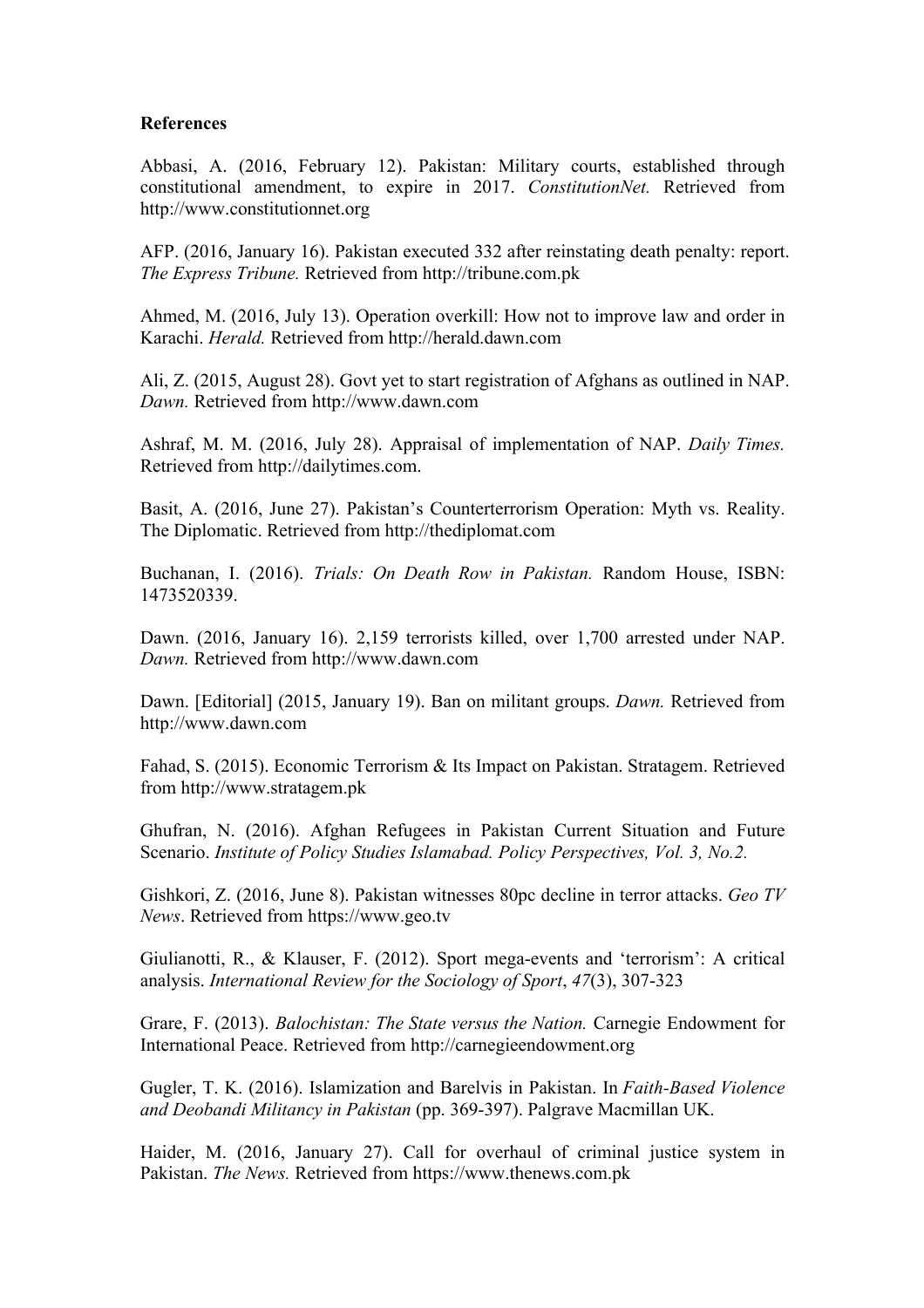Haq, R. (2016, February 25). Over 250 madrassas shut down countrywide. *The Express Tribune.* Retrieved from http://tribune.com.pk

Human Rights Watch. (2015). Pakistan: Religious Freedom Under Attack Protect Minorities, Women, Journalists. Retrieved from https://www.hrw.org

Human Rights Watch. (2016). Pakistan Events of 2015. Retrieved from https://www.hrw.org

Internal Displacement Monitoring Centre (IDMC). (2016). Pakistan IDP Figures Analysis. Retrieved from http://www.internal-displacement.org

International Crisis Group (ICG). (2015). Revisiting Counter-terrorism Strategies in Pakistan: Opportunities and Pitfalls. *Asia Report No. 271*, Brussels, Belgium.

Iqbal, N. (2015, August 5). Military courts get Supreme Court nod. *Dawn News.* Retrieved from http://www.dawn.com

Jaffrelot, C. (2015). *The Pakistan Paradox: Instability and Resilience: CERI series in comparative politics and international studies.* Oxford University Press.

Janjua, R. W. (2016, May 16). Whither National Action Plan? *The News International.* Retrieved from https://www.thenews.com

Kamran, S. (2015, November 24). A directionless NACTA. *The Nation.* Retrieved from http://nation.com.pk

Khan, A. (2016, January 18). Madrassa reforms: Punjab shut only two suspected seminaries. *The Express Tribune.* Retrieved from http://tribune.com.pk

Khan, M. K., & Wei, L. (2016). When Friends Turned into Enemies: The Role of the National State vs. Tehrik-i-Taliban Pakistan (TTP) in the War against Terrorism in Pakistan. *Korean Journal of Defense Analysis*, *28*(4), 597-626.

Khattak, A. (2016, January 8). 182 seminaries closed down, NA told. *The Nation.* Retrieved from http://nation.com.pk

Marvi, S. (2015). Hate speech and restricted speech: striking a balance. *Pak Institute for Peace Studies.* Retrieved from http://pakpips.com

Mukhtar, S. (2016, April 3). PM Nawaz Sharif Has Failed To Activate NACTA and Coordination Mechanism. Retrieved from http://www.powerplay.pk

National Counter Terrorism Authority Pakistan (NACTA). (2016). 20 Points of National Action Plan. Retrieved from http://nacta.gov.pk

Pakistan Revenue. (2016). Economic Survey 2015/2016: War on terrorism costs \$118 billion to Pakistan economy during 15 years. Retrieved from http://www.pkrevenue.com